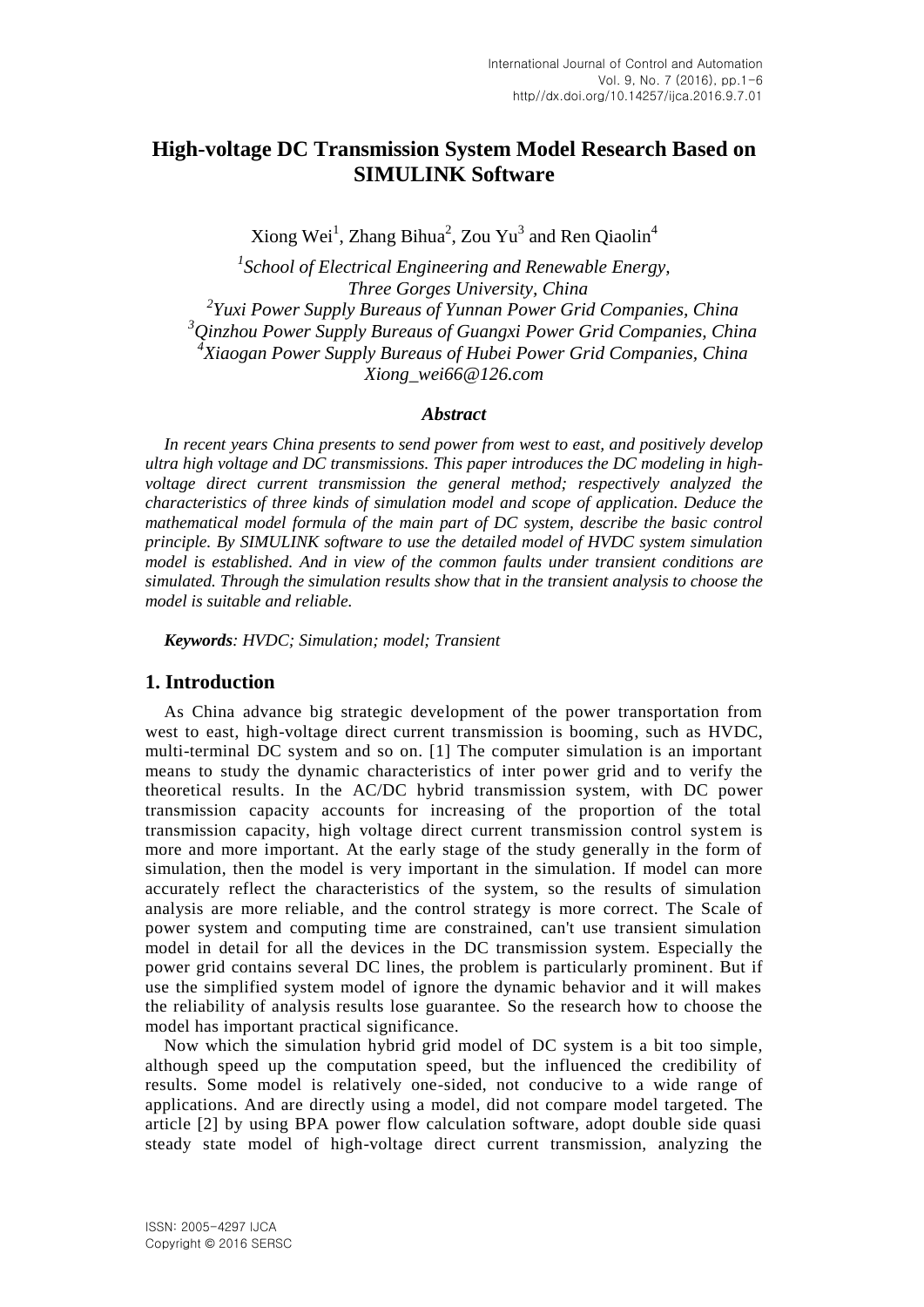interaction characteristics of AC/DC hybrid system. The article [3] is directly using PSCAD software studying high-voltage direct current transmission system by a detailed modeling of each component. And establish a system for the simulation different operation of DC system. Dynamic phasor model [4] is a common dc modeling method, it mainly by retaining system state variables corresponding to the time-varying Fourier series of important items and the simplification of the original system.

## **2. High-voltage DC Transmission Modeling Method and Model**

### **2.1. Classification Model**

In the stability calculation of system communication system network equations are generally represented with the positive sequence component, thus to dc system modeling with a basic restrictions. If the three phase fault occurring near the inverter, Inverter commutation failure problem may won't get the accurate simulation. So in all of the HVDC simulation are generally based on the following several assumptions: [5]

1) Converter bus voltage of the three-phase ac is symmetrical standard sine wave curve.

2) The operation of the inverter itself is completely symmetrical balance.

3) Dc current and dc voltage is stable and smooth lines.

4) Converter transformer is an ideal lossless, and excitation current is negligible.

To assumptions and conditions to build the model is the quasi steady state model based on the average. In electromechanical transient simulation, usually assume that after the above three basic hypotheses, but the first basic assumptions can't assume that it established forever. Because during the asymmetric fault occurs in ac system, on the ac bus voltage is not symmetrical. So the quasi steady state model is not applicable during asymmetric AC system fault.

In the power system stability simulation, are generally separate AC system and DC system solving independently. The role of DC system on the AC system was equivalent to a changing load or power supply. AC system is equivalent to an equivalent voltage source of DC system. DC system's influence on the AC system on dc control system model to describe. Through the DC system parameter changes reflect the impact on the AC system. DC model according to the detailed degree of the main part of the model can be divided into detailed model and response model and a simple model. Its main parts generally contain DC converter, DC circuit and DC control system.

Simple model fully represented by an algebraic equation. Response model only considers the results of the control, without considering the control of the process. Detailed model system is expressed by the quasi steady state equation of dynamic characteristics. But detailed model needs to simplify the complex control loop to the DC system, decomposition and restructuring, and control parameter setting is quite complicated, so the difficulty of modeling is much more.

In the study of stability generally want to use the detail system model, because the detailed model is more close to actual. But because of the complexity and precision requirement is not necessarily very high, and so often use a simple model is enough. So in the AC/DC stability study, different situations and different problems use different model. Of course different model also has a bigger influence on the results. There will be a detailed model analysis under the common fault of DC system transient problems.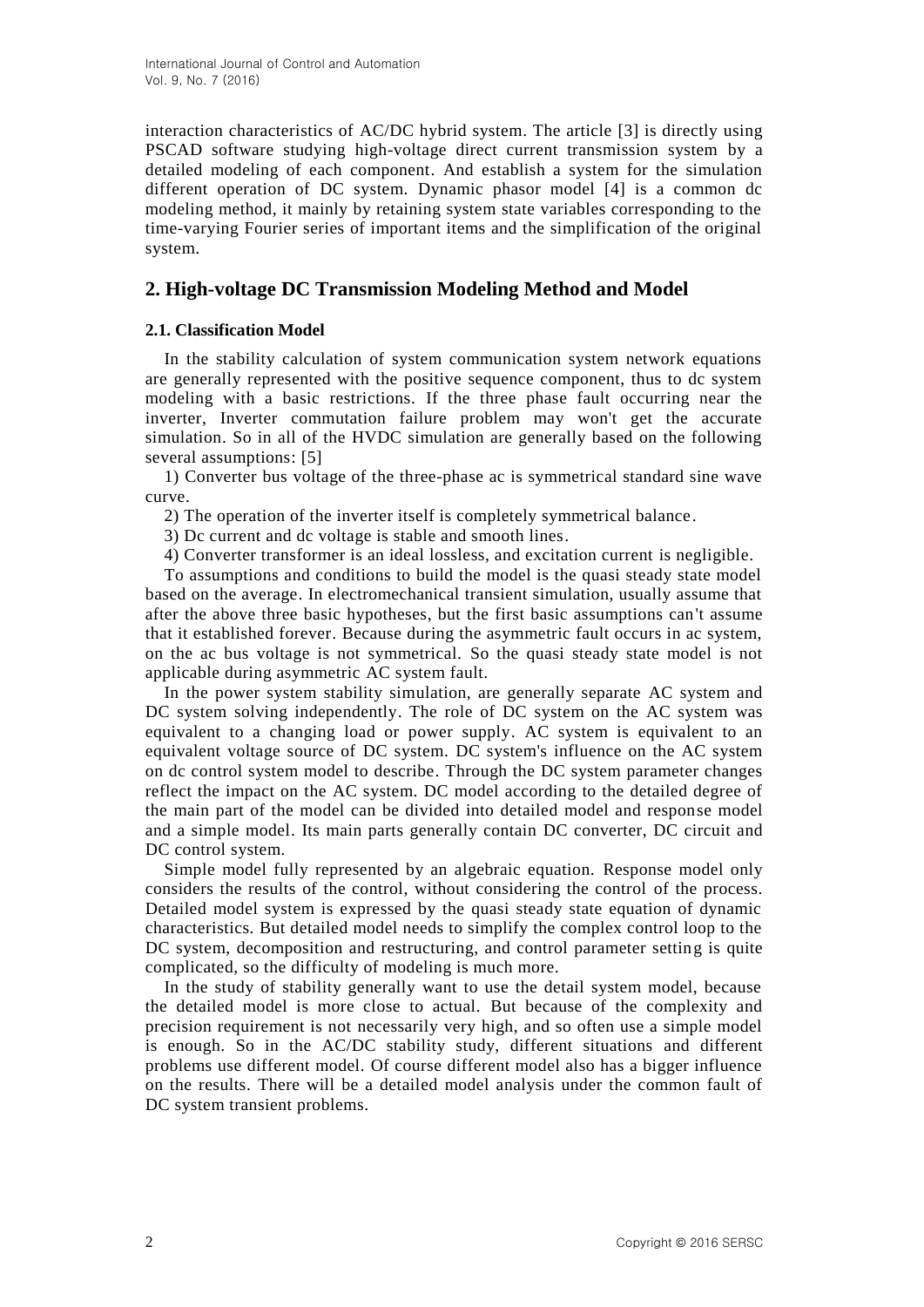#### **2.2. The Mathematical Model of Main Components**

In the high-voltage direct current transmission system, to the realization of inverter AC/DC transformation and provides the control means of HVDC transmission power. A major part of the inverter is the valve bridge and converter transformer. Valve Bridge is composed of a set of high voltage switch array, and they will take three-phase ac voltage connected to the dc side, for obtaining the required power transformation. Converter transformer provides an interface between the ac system and dc system. The operation of the DC system can be deduced DC voltage equation of the rectifier:

$$
U_{d0} = \frac{3\sqrt{2}}{\pi} BTE_{ac}
$$
 (1)

$$
U_{dr} = U_{d0} \cos \alpha - \frac{3}{\pi} X_{c} I_{d} B
$$
 (2)

*B* is the number of bridge in series, *T* is Transformer turn ratio,  $E_{\mu}$  is Converter transformer AC side voltage RMS,  $E_{ac}$  is line voltage RMS of converter transformer valve,  $X_c = \omega L_c$  is each bridge commutation reactance. Inverter DC voltage equation:

$$
U_{di} = U_{d0} \cos \gamma - \frac{3}{\pi} X_{c} I_{d} B
$$
 (3)

$$
U_{di} = U_{d0} \cos \beta + \frac{3}{\pi} X_{c} I_{d} B
$$
 (4)

In the column to write equations of dc transmission system, generally a pair of rectifier and inverter equation columns together, because rectifier and inverter control way is to cooperate with each other to determine the operation of the HVDC system.

#### **2.3. The Control Principle of the DC System**

Figure 1 (a), (b) represents a single link or bipolar link of a corresponding equivalent circuit and voltage distribution

The DC current from the rectifier flow to the inverter side:

$$
I_{d} = \frac{U_{dor} \cos \alpha - U_{doi} \cos \gamma}{R_{cr} + R_{L} - R_{ci}}
$$
 (5)

Rectifier power terminal:

$$
P_{dr} = U_{dr} I_d \tag{6}
$$

The power of inverter terminal:

$$
P_{di} = U_{di} I_d = P_{dr} - R_L I_d^{2}
$$
 (7)

Lines in office a little of the dc voltage and current are available through the trigger Angle of gate/gate control or change of converter transformer tap to control the AC voltage.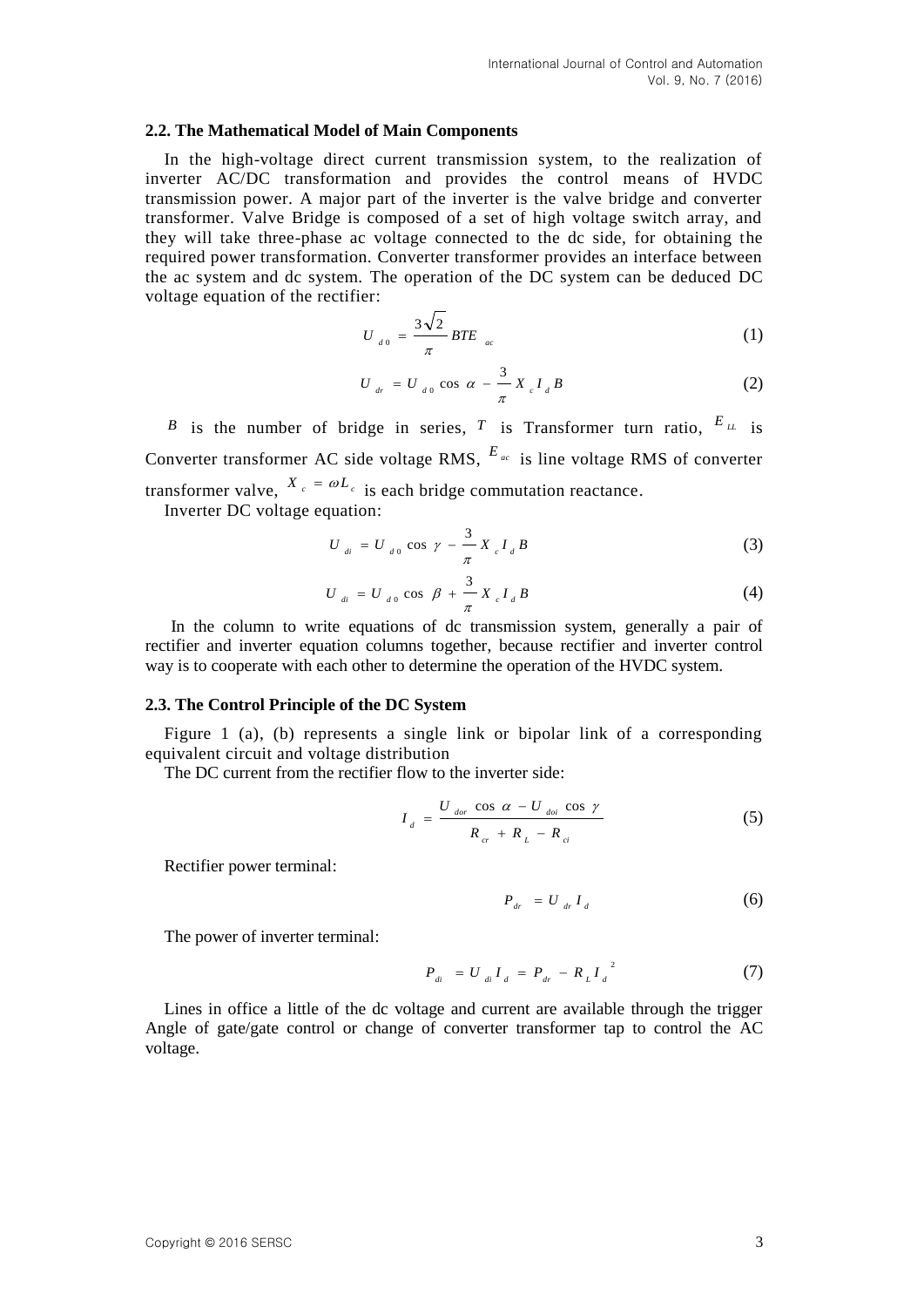

**Figure 1. High Voltage Dc System Transmission Link (A) the Equivalent Circuit; (B) the Voltage Distribution**

## **3. Detailed Model of the HVDC Transient Simulation**

The typical build twelve pulse HVDC power transmission systems, DC line connect two different voltage levels of power grid. Converter stations are installed reactive power compensation and the AC filter device. The whole simulation system is shown in Figure 2.



**Figure 2. Twelve Pulse HVDC Power Transmission System**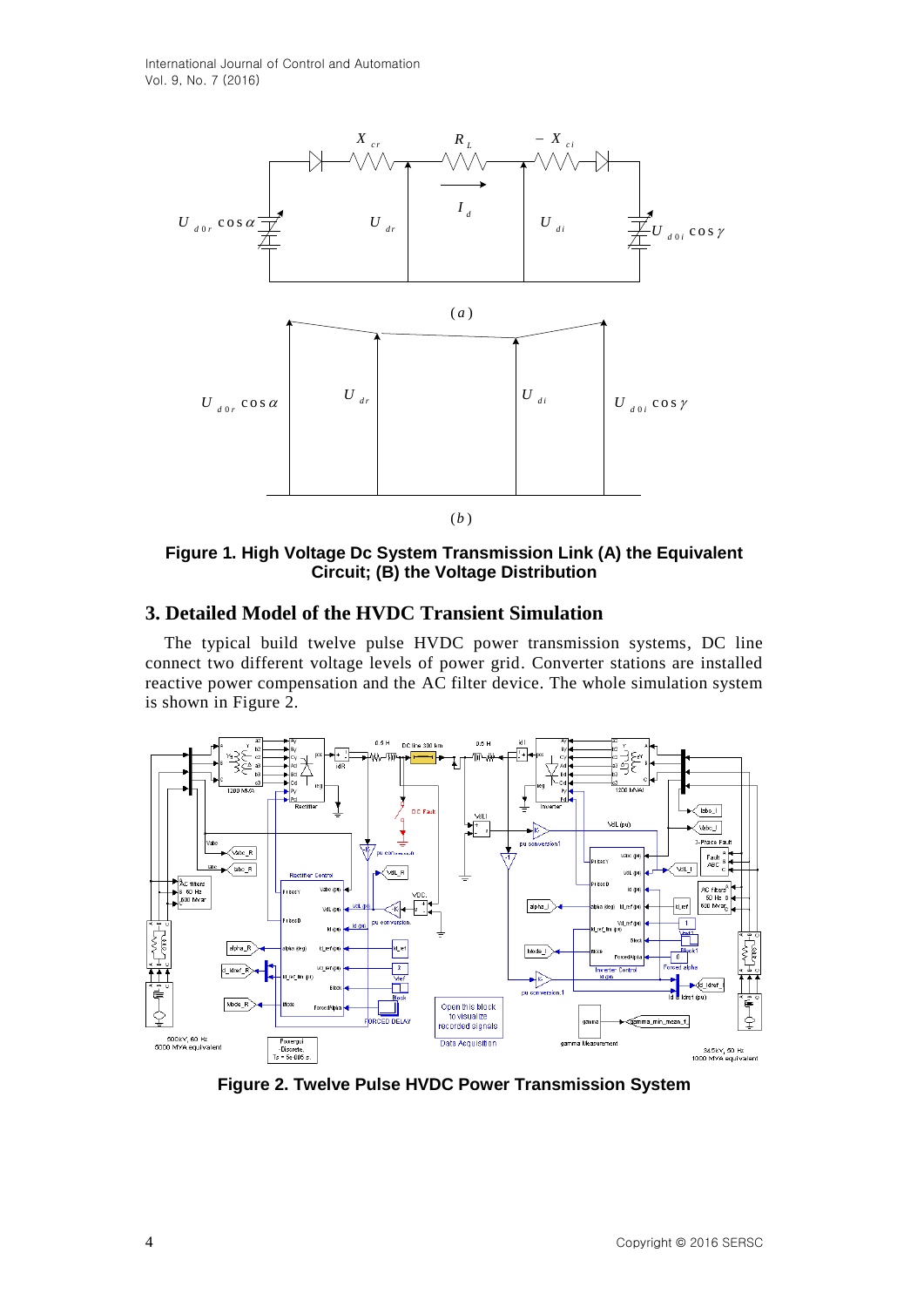Control system is for constant current and constant voltage control of the rectifier side. Consider the triggering Angle of maximum and minimum limits. Inverter side and rectifier side is the same, considering the inverter control characteristics of the dynamic behavior of the low voltage current limiting. Used in the simulation model of six pulses Converter Bridge is with two diodes in general bridge. So can observe the on and off each bridge arm and even each diode opened and shut off. Rectifier and inverter control system is the same.

Figure 3 is the simulation results for the rectifier side of HVDC line fault and recovery. System is set in 0.5 seconds to ground fault occurs, the current of DC circuit increase rapidly to 2.3 pu; DC voltage corresponding to zero rapidly. There are DC lines and current flows through the failure cases. At 0.55 seconds, DC system protection device action, forced triggering Angle of 165 degrees. The rectifier in the inverter state, the energy stored in the DC system added to the communication network. In the next a zero, current shut off. Protection device begins to release Angle in 0.6 s, system fault basic for 0.3 s back to normal.



**Figure 3. Side of Rectifier Dc Line to Ground Fault Simulation Results**

Because the transient process has on the time response and the dynamic characteristic parameters, so it has a detailed model to simulate the dynamic behavior of the dc system control system, and reasonable simulation results are obtained. In each simulation, should according to the research purpose, in an acceptable error range, choose the right model. It can integrated time, accuracy and equivalence.

### **4. Conclusion**

The simulation model for the high-voltage direct current transmission system in this paper analyzed and studied, as summarized below:

(1) This paper discusses the significance of high-voltage direct current transmission model research, the present condition of the mathematical model for the study. The classification of the high-voltage direct current transmission simulation model are analyzed, illustrates the characteristics and applicable conditions of all kinds of models.